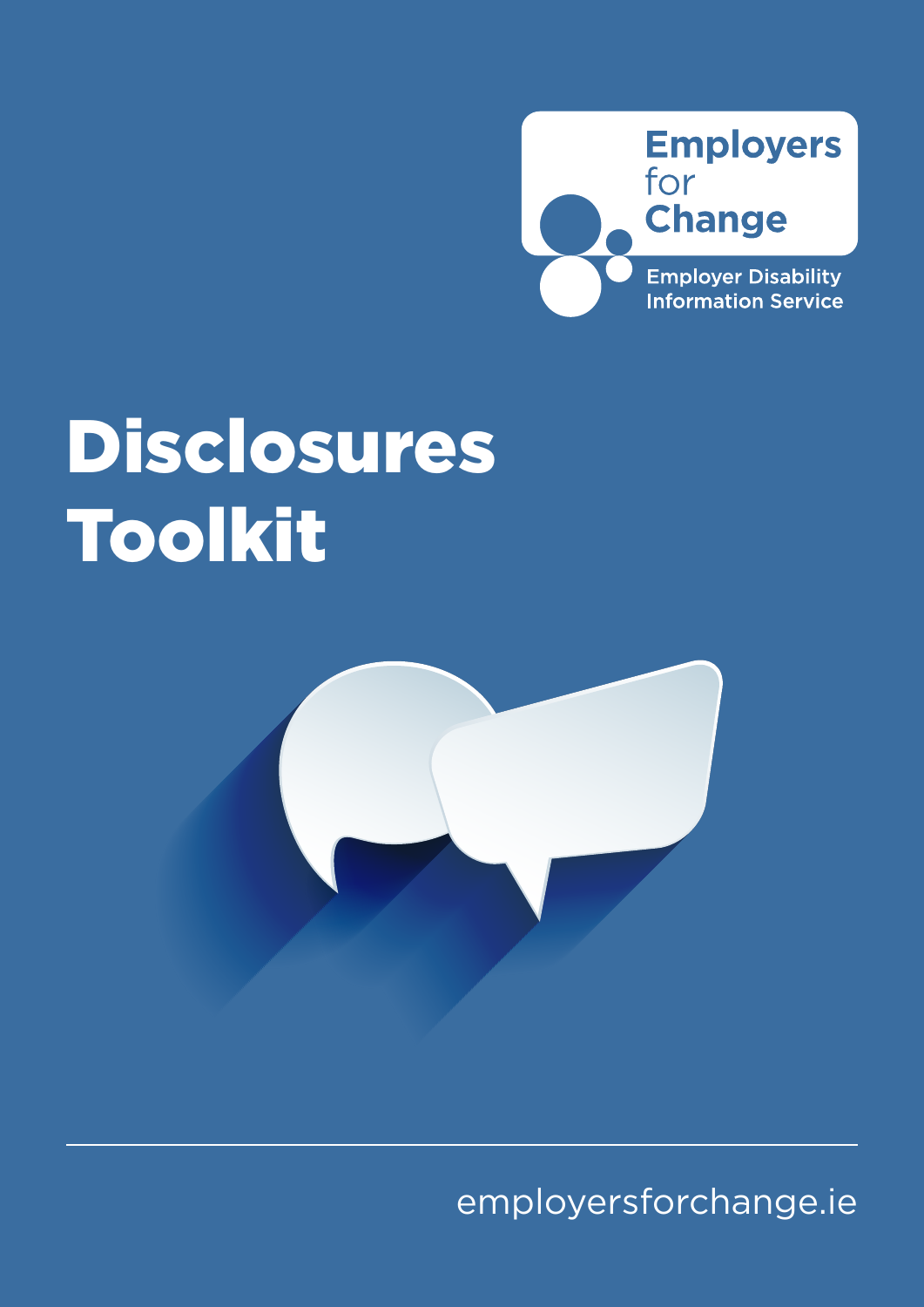

## Disclosure: Guiding Principals

Disclosure is making a disability known or sharing a hidden disability.

Once the employer is aware of the disability, they can ensure the required supports and accommodations are available and comply with their responsibilities under equality and health and safety legislation.

There is no obligation on individuals to disclose. Therefore they might not have spoken to anyone about their disability prior to their interaction with you. It is important that a welcoming culture be created at the earliest stage so that employees feel confident in sharing this information. The key thing here that we must remember and always keep in mind, is to ask the individual. Never assume what a team member might need. When it comes to sharing a disability and request of reasonable accommodation, the individual should be consulted through this process- they are the expert. We create inclusive teams and working environments by practicing inclusion at all levels.

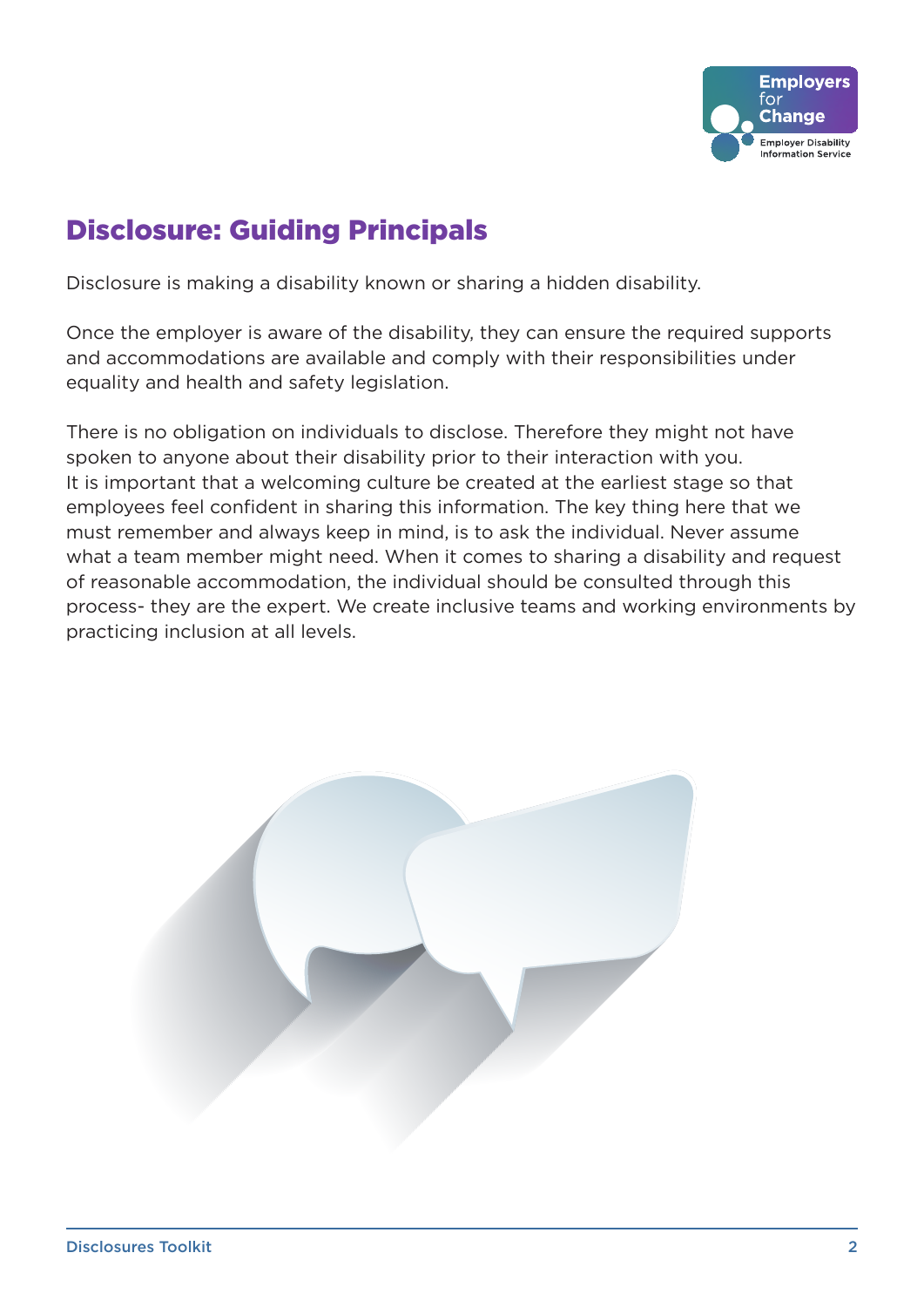



- Approach the treatment of the information with an **open mind and in a positive and constructive manner,** acknowledging the challenge of sharing a disability in recruitment or job retention circumstances. Do not let fear of saying the wrong thing overtake your ability to support the person.
- **• Actively listen** to what the individual has to say and take notes of the exact nature of the impact of their disability. Also be aware that the person might share something with you but they do not identify as have a disability and therefore they might not realise there are supports available. It's Important to follow the persons lead and the language they use.
- **• Give time** to the person to explain their disability to you as they may be nervous about confiding such personal information with an employer and may be wary of a negative reaction.
- **• Confidentiality** of information shared should be protected at all times.
- **• Ask about whether they will require any supports** in employment. Often times they will be able to tell you what supports they require or where to access the information. They are the expert.
- **• Assume that it is possible to accommodate the person's disability** and so tell the person you will come back to them about supports and how they will be implemented. Do not assume that the accommodations cannot be met.